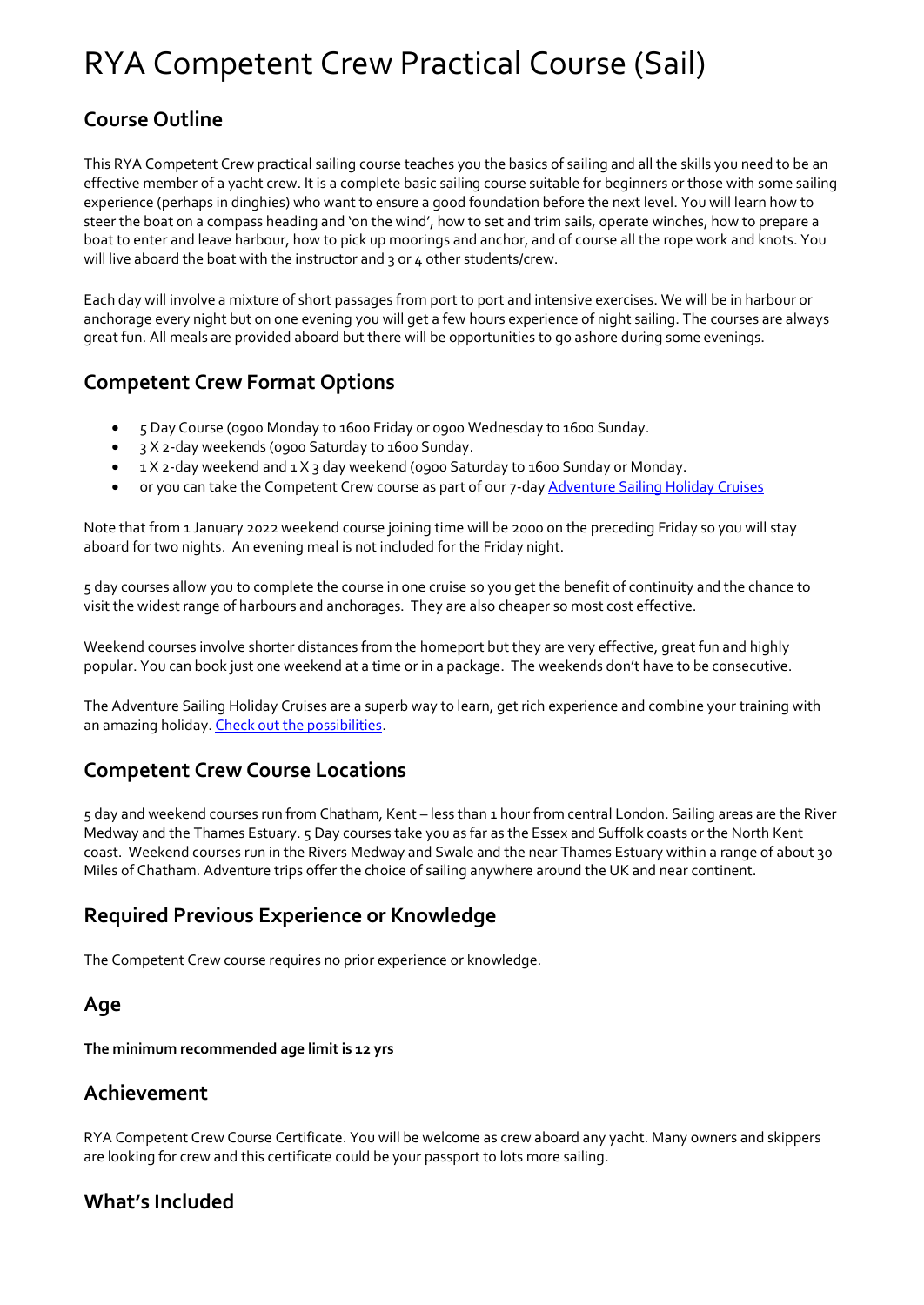For residential courses the price includes a berth on the yacht (this may be in a shared cabin or a single berth in the saloon), all meals aboard from lunch on the first full day to lunch on the last day, tea, coffee etc and all operating expenses including berthing and fuel. (When comparing prices with other schools you may find that some meals are either not included or taken ashore at your expense and berthing costs may be charged to students). Water from the boat's tanks is drinkable. Alcoholic drinks, bottled water or other soft drinks are not included but you are welcome to bring your own. Often people contribute to a 'kitty' to buy some wine with dinner. Wet weather clothing hire (jackets and trousers) is available at  $E7$  per day but capped at  $E25$  for a single course or event. There are no other essential extras but you may want to buy one or two books (see below) and bring a little pocket money for use if you go ashore.

# **Facilities Aboard**

The training yachts are all designed and certificated for 8 persons but we operate RYA courses with a maximum of 5 students to one instructors. Each yacht has 3 double cabins (2 aft and one forward), a saloon that seats up to 8 and converts to provide 2 single berths (on port and starboard sides), a galley with twin sinks, a twin burner gas stove and a refrigerator, and a single toilet/shower compartment. Berth allocations are made by the instructor when you join. Two of the crew may be asked to share a cabin.

The yachts all have 12 volt dc electrical systems including a limited capacity to charge mobile devices via a 12 volt USB socket. 230 volt ac power is available only when the yacht is alongside in a marina and connected to shore power.

# **What will I need to bring?**

The only specialist requirement is a sleeping bag and some suitable footwear – deck shoes (trainers will do) and in case of rain we recommend sea boots. We provide pillows but ask that you bring your own pillow slip. Further information is provided in the suggested packing list – see below under Downloads.

If you want to charge a mobile device you should bring a 12 volt car charger plug (the kind that fits in a cigar lighter socket).

## **Books**

There is no essential pre-course reading before this practical course. However, if you would like to learn some basics beforehand we recommend that you buy the RYA Competent Crew booklet. This is an excellent introduction and helps with the sailing vocabulary. You might also want to buy your own copy of the RYA Sail Cruising Log Book (£5.50) so you can keep a record of your sailing trips and check your progress against the whole of the syllabus at all levels. Both books are available to buy on-line from the RYA website or from our reception when you come to Chatham.

# **And After my Competent Crew Course?**

Get more sailing. Consider joining one of our [Adventure Sailing](http://www.elitesailing.co.uk/adventure/adventure-sailing) Holidays which offer superb experience and training in varied locations and conditions. Do the RYA Day Skipper [Theory Shorebased Course.](http://www.elitesailing.co.uk/shorebased-courses/day-skipper) And if its your aim to go on to complete day skipper or beyond, why not look at a complete package from beginner to Day Skipper. There are big savings to be made in booking a package – and if you need to keep flexibility you can even leave some elements open dated. See **Special Packages** for details.

## **How to Book**

Check out dates, prices and availability on the course calendar near the top right of the page. Click on any dates of interest and they will appear in the email form below. Then add your request – either just for confirmation of availability or to make the reservation. Then press SEND. For weekends, only the individual prices are shown. If you want to book a package tell us in the email what you want and include any dates you would like to include. We will then work out the package price and make the reservation.

## **Downloads**

- [Recommended Packing List](http://www.elitesailing.co.uk/downloads/packing-list-for-practical-sailing.pdf)
- **[Directions to Elite Sailing at Chatham Marina](http://www.elitesailing.co.uk/downloads/chatham-directions.pdf)**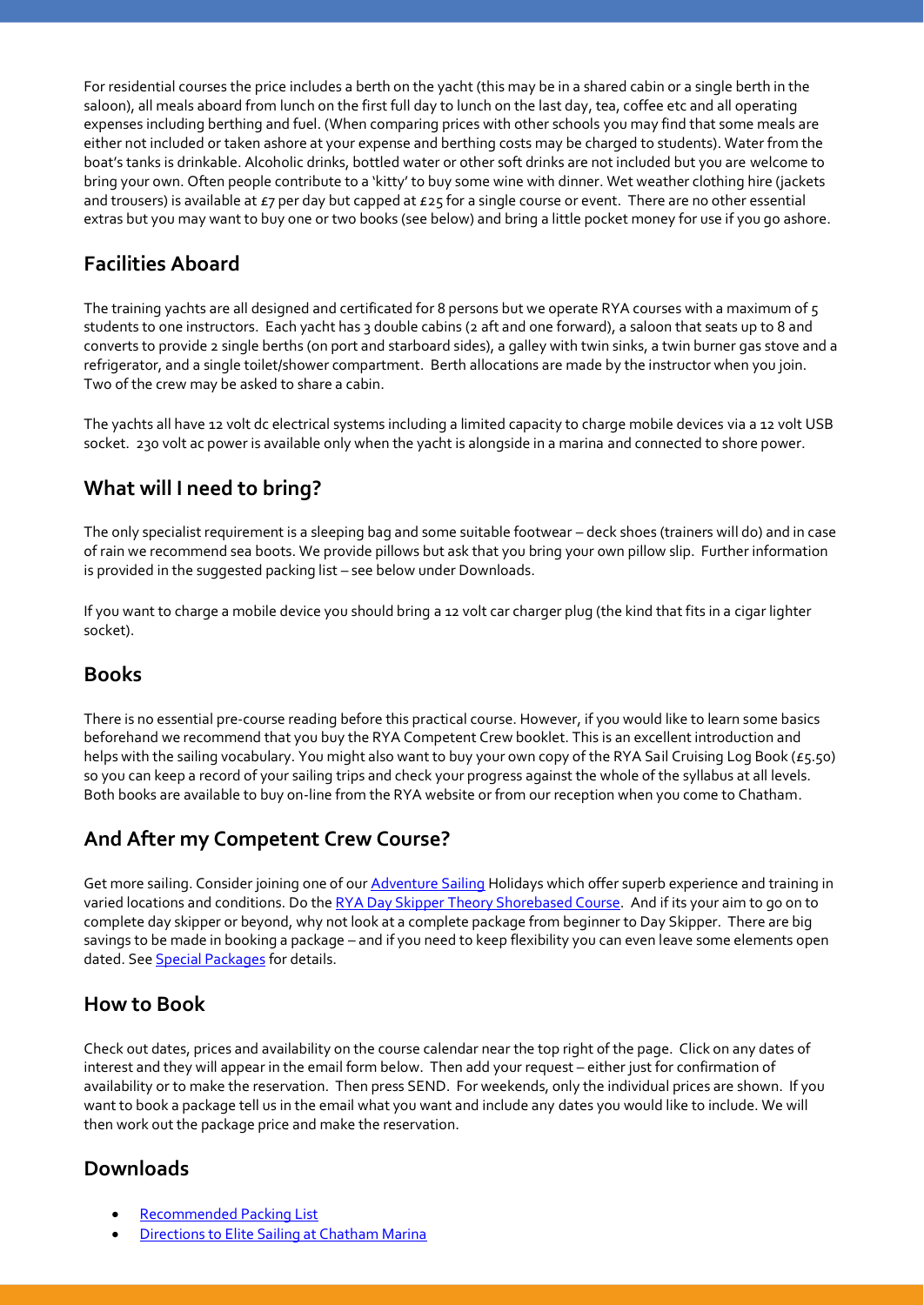## **Customer comments**

*"Fantastic. Has enthused me. I do not have the words. Thank you!"*

#### **Robert Way**

*"Loved every minute of the course. Looking forward to the next time."*

#### **Jane Hampton**

*"Fantastic week. Excellent food and instruction. Easy to get along with fellow crew members. Felt everyone was given lots of opportunity to try anything that came up or suggest something they wanted to try. All in all very, very good and would love to do it again"*

#### **Abigail Pile**

*"Very enjoyable. The competent crew course was exactly what I needed and covered everything and more re my expectations"*

#### **Brian Floodgate**